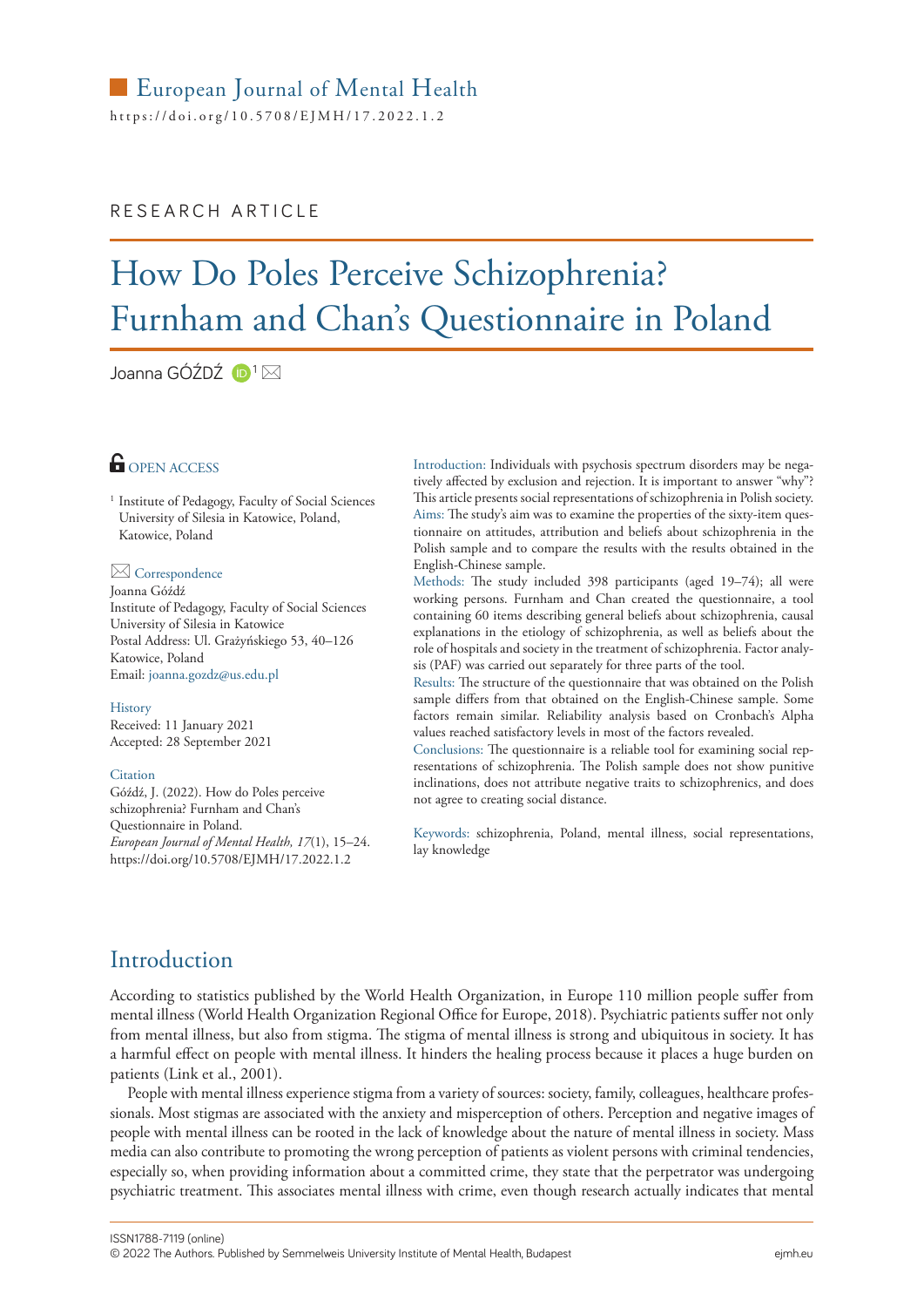illness does not determine the commission of a crime (Vogel, 2014). The media omits other important motivational factors, e.g., personality. Such images lead to the greater isolation of patients and their families in society, especially in the case of schizophrenia (Reavley et al., 2016). This is an important problem, all the more so because, according to the CBOS (Centrum Badania Opinii Społecznej [Public Opinion Research Center]) survey (Wciórka & Wciórka, 2002), Poles encounter mental illness mainly through the media – television, radio, books, magazines – and rarely through personal contacts that could promote destigmatization. It has been proven that with increasing contact with mentally ill people, perception of danger and the desired social distance decreases (Alexander & Link, 2003).

The stigmatizing etiquette of mental illness provides its external effects on opportunities in areas such as wages, housing, health and life (Link & Phelan, 2001). At the same time, stigmatization has subjective internal effects, such as lowering self-esteem and social withdrawal as a way of dealing with the possibility of being rejected (Link et al., 2001).

Research indicates a mismatch of attitude components towards the mentally ill. Most of the respondents accept the participation and active presence of patients in public space, and their functioning in social and professional roles. However, in relation to their own personal space, they do not agree to cooperate with a mentally ill person in a common workplace (66.7%). The respondents reveal a strongly negative affective component of attitudes towards the mentally ill (anxiety -52%), which can be considered as a factor blocking the implementation of the presented views, and under unfavourable conditions it can lead to opposite discriminatory behaviour (Gzocha & Kurpas, 2011). Research by Bożena Mroczek, Izabela Wróblewska, Anna Kędzierska and Donata Kurpas (2014) showed that mentally ill people are perceived as dangerous (70%), aggressive (61%), unpredictable (85%) and according to respondents, they should be isolated from society (31%). The feelings that they most often evoke are: fear, compassion, and helplessness. The following terms are used in the respondents' environment: *crazy, psycho, nuts*. 96% avoid mentally ill people and 65% will not offer help to a sick person.

The CBOS study (Wciórka & Wciórka, 2002) says that 26% of Poles say they have never heard of schizophrenia, 62% admit that they know very little about it, and only 11% say they have a good deal of knowledge about this disease. Half of the respondents have an idea of schizophrenia as a mental illness, and 27% mention interpersonal, individual, and social problems of patients. However, 15% of respondents include schizophrenia in the general category of diseases, without indicating their relationship with the psyche. People with a higher social status defined schizophrenia more accurately and better assessed their knowledge about it. Lower social position was associated with poor familiarization or a complete lack of knowledge in this area. In addition, respondents from small towns showed a lower level of knowledge than people from large cities.

This study deals with lay knowledge, intuitive, abstract representations of mental illnesses, which people rely on to understand, interpret, and predict their social world. Lay knowledge can be very different from scientific knowledge, but it provides a cognitive framework for perceiving groups and also it could be related to prejudiced processes and practices (Hong et al., 2001).

The study aims to develop a Polish version of Furnham and Chan's tool and describe the views of Polish society on schizophrenia. The theory of social representations is one of the concepts falling within the sphere of lay knowledge (Borowiec & Lignowska, 2015). The article presents social representations of schizophrenia including, as Furnham and Cheng (2000) suggest, the causes of the problem (mental illness), behavioral manifestations, and optimal treatment.

# Methods

#### Material

The study included metric variables such as age, gender, education, occupation, level of knowledge about schizophrenia (7-grade scale, where: 1 means – I do not have any knowledge, and 7 – I have a very extensive knowledge) and the psychiatric treatment history of examined individuals, their friends and family (contact with a mental illness).

#### Questionnaire on Views on Schizophrenia

The questionnaire on views on schizophrenia comes from a tool used by Furnham and Chan (2004) for studying views on schizophrenia. The questionnaire questions used by the authors were taken from earlier research (Furnham & Bower, 1992) on laical and academic theories of schizophrenia. However, the tool's authors have added a few questions regarding superstitious beliefs about schizophrenia. The questionnaire's items cover areas such as attitudes towards treatment, preferred social distance, or general beliefs about people with schizophrenia.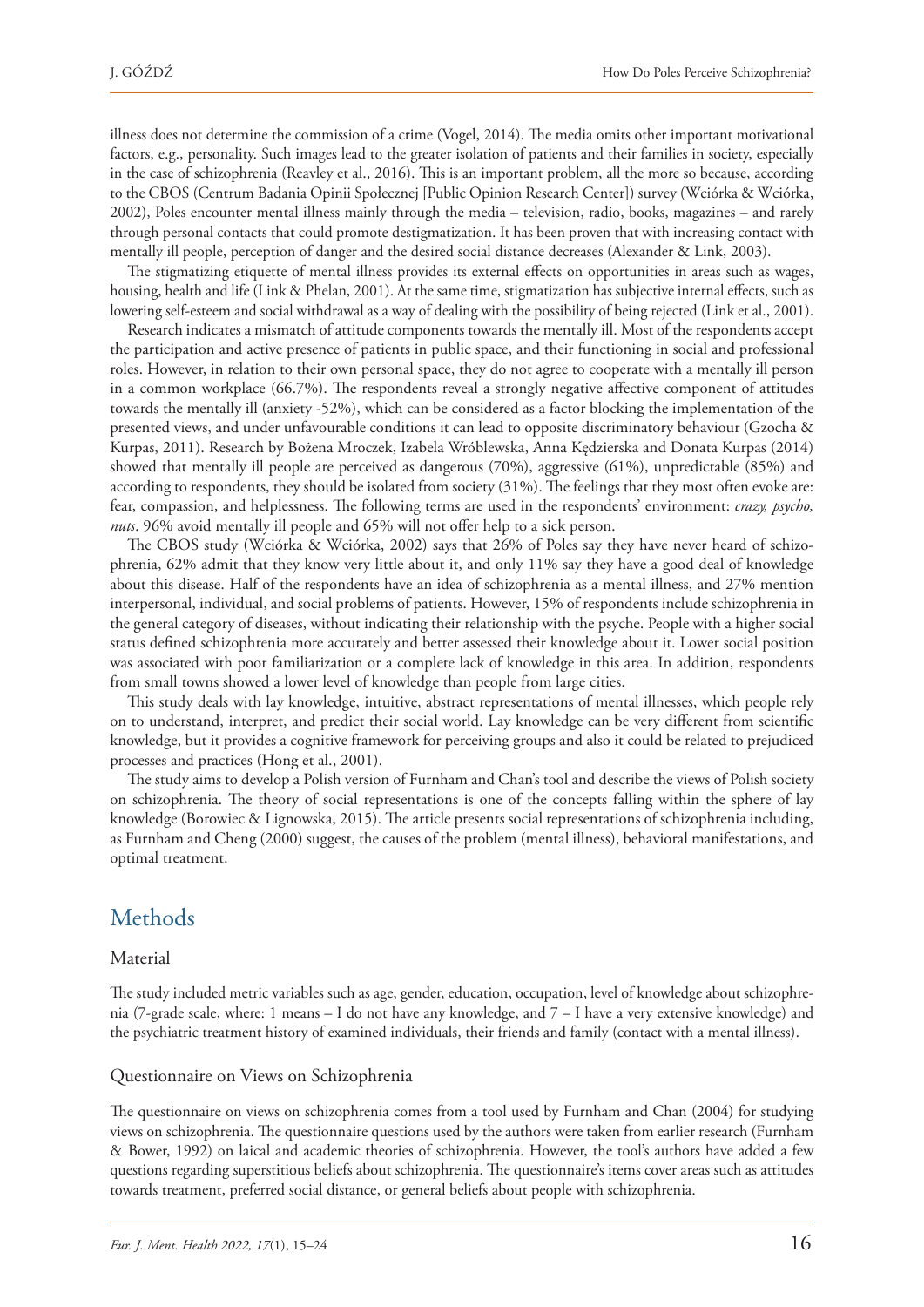The questionnaire was divided into three sections. The first section includes 21 questions on beliefs about people with schizophrenia. The second section includes 16 questions on the causes of schizophrenia. The third section, consisting of 23 questions, deals with what people think about the role of psychiatric hospitals and society in the treatment of schizophrenia. Due to the possibility of giving a neutral response, the original 6-point scale was changed to a 7-point scale (1 – completely disagree; 7 – completely agree).

The reason for choosing the tool was an attempt to examine a wide range of views on schizophrenia, in particular the fact that the tool includes questions about spirituality, which may be significant in the Polish population, as 94% declare a religious affiliation (GUS, 2018).

#### Surveyed Persons

The sample included 398 people aged 19 to 74 (*M* = 36.14; *SD* = 11.10). 71.1% (*n* = 283) of the examined group were women and 28.9% (*n* = 115) were men. The respondents were employed people with a secondary (15.8%; *n* = 63) or higher education (84.2%; *n* = 335). The group was diverse in terms of their professions. The level of knowledge about schizophrenia was rated (on a 7-point scale) as 4.00 on average (*SD* = 1.68), so this suggests an average level of knowledge about the disease in question. 5.3% of the group (*n* = 21) has been or is undergoing psychiatric treatment, and 28.4% (*n* = 113) have in their family a person who is suffering from a mental disorder. In addition, 42.7% of respondents (*n* = 170) have a mentally ill person among their friends.

#### The Procedure of Developing the Polish Version of the Questionnaire on Views on Schizophrenia

First, we obtained the consent of Furnham, the author for using his questionnaire. A psychologist with a fluent English knowledge translated the questionnaire's original English version into Polish. The tool was subjected to the *back–translation* procedure with the participation of an independent English speaker. The final version underwent a language correction by a Polish philologist.

We posted the survey on MySurveyLab; information about the survey was posted on Facebook accounts and sent to email addresses. In this way, 251 people filled the questionnaire. Additionally, in order to reach a wider group including those who do not use Facebook, we asked students of pedagogy to distribute the questionnaire in paper form, and 147 people completed this paper version of the tool.

#### Statistical Analysis

Data analysis was conducted using the procedures available in the SPSS 25 Package. First, we exploratory factor analysis was conducted using the Principal Axis Factoring (PAF) method – separately for each section of questions, which means that three analyses were performed (similar to the original study by Furnham and Chan). KMO and Bartlett's sphericity test were calculated via factor analysis and descriptive statistics of questions. For identifying the number of factors included in each section of the tool, Henry Kaiser's eigenvalue criterion was used. In all three cases of factor analysis, we used *Oblimin* rotation.

After conducting the factor analyses, we carried out the contents analysis of the factors and distinguished components were named, and then initiated the reliability analysis of these scales. The reliability analysis was carried out using the Cronbach's Alpha method. Alpha statistics were calculated separately for all subscales identified in the factor analysis. The scales for which the Alpha statistics stood at least .7 were considered reliable (Badyńska & Brzezicka, 2007).

# Results

#### Factor analysis of the questionnaire's first part

In order to examine the structure of beliefs about people with schizophrenia, we initiated a factor analysis of the questionnaire's first 21 questions. The KMO Sampling Adequacy Measurement of 0.865, and Bartlett's sphericity test, which proved to be statistically significant ( $\chi^2$  = 2415.507, *df* = 210, *p* < .001), showed that it is possible to perform factor analysis on the data obtained. Five eigenvalues have exceeded the value of 1, which means that five factors are distinguished. Components with factor loadings are shown in Table 1. A 55.03% variability of all questions can be explained by five distinguished factors.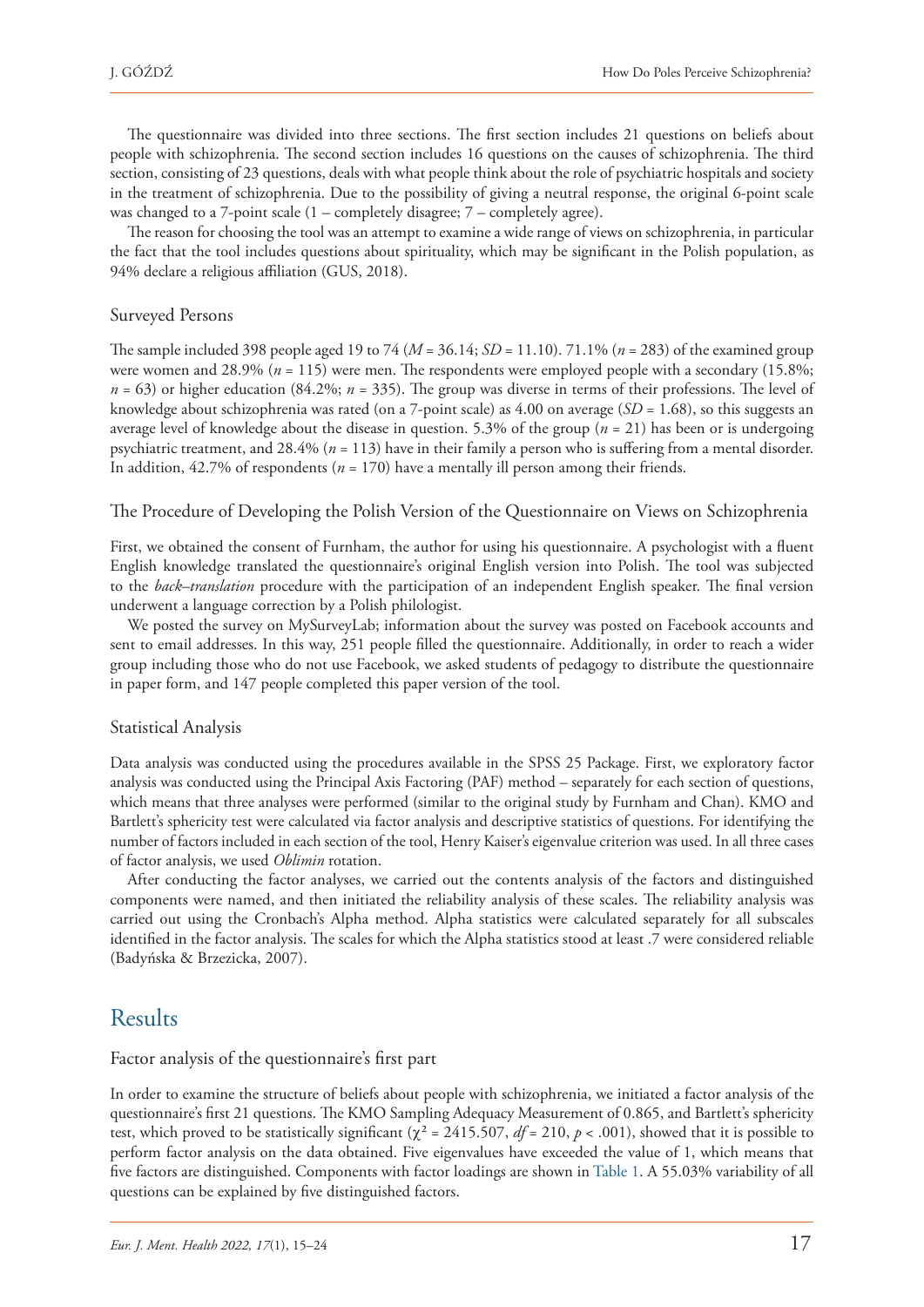| Questions of the questionnaire                                                                                                                         | Factor       |                |                |                |         |
|--------------------------------------------------------------------------------------------------------------------------------------------------------|--------------|----------------|----------------|----------------|---------|
|                                                                                                                                                        | $\mathbf{1}$ | $\overline{2}$ | $\overline{3}$ | $\overline{4}$ | 5       |
| 17. People who suffer from schizophrenia are mostly from the lower<br>socioeconomic class                                                              | .705         | .027           | .147           | $-.111$        | .026    |
| 10. Once individuals have been diagnosed as schizophrenic, they should<br>spend the rest of their lives in an institution or be 'locked up'            | .640         | $-.171$        | .074           | .061           | .062    |
| 8. Many schizophrenics are the vagrants and 'drop-outs' of our society                                                                                 | .624         | .074           | $-.035$        | .096           | $-.027$ |
| 5. The term 'psychopath' is the best way to describe a schizophrenic                                                                                   | .403         | $-.062$        | .072           | .291           | $-.154$ |
| 15. Society has the right to punish or imprison people like schizophrenics,<br>whose behavior breaks moral standards even if they do not break the law | .403         | $-.104$        | .176           | .077           | .266    |
| 2. It would not be wise to show any favors to a person who is<br>schizophrenic                                                                         | .353         | $-.044$        | .064           | .294           | $-.176$ |
| 12. It is possible to treat schizophrenics with surgery                                                                                                | .323         | .056           | .009           | .047           | $-.014$ |
| 9. Schizophrenics have the right to be released when their behavior is<br>acceptable to society                                                        | $-.056$      | .584           | $-.011$        | .145           | $-.057$ |
| 14. Schizophrenics have the right to be treated sympathetically                                                                                        | $-.074$      | .561           | $-.020$        | .039           | .227    |
| 11. Schizophrenics have the right to be left alone as long as they do not                                                                              | .205         | .473           | $-.007$        | $-.125$        | .019    |
| break the law                                                                                                                                          |              |                |                |                |         |
| 6. Schizophrenics have the right to be treated as responsible adults                                                                                   | $-.008$      | .435           | $-.012$        | $-.188$        | $-.068$ |
| 19. Schizophrenia may not be an illness because the patient may be<br>controlled by evil spirits                                                       | $-.053$      | $-.031$        | .812           | .053           | $-.061$ |
| 20. Schizophrenia can be treated by seeking help from God or other spirits                                                                             | $-.056$      | .063           | .790           | .016           | $-.012$ |
| 21. When patients report that they have delusions, what they see or hear<br>are ghosts                                                                 | .314         | $-.086$        | .615           | $-.119$        | .073    |
| 3. Schizophrenic behavior is nearly always bad and wrong                                                                                               | .209         | $-.062$        | $-.008$        | .587           | $-.158$ |
| 1. It would be impossible for schizophrenics to be employed as they cannot<br>be trusted                                                               | .011         | $-.128$        | .118           | .571           | .052    |
| 4. Being schizophrenic is an 'escape' from the pressure of society                                                                                     | .153         | .206           | .182           | .543           | $-.192$ |
| 7. At any time, a schizophrenic may 'lose control'                                                                                                     | $-.058$      | $-.038$        | .106           | .526           | .221    |
| 13. Many schizophrenics commit outrageous acts in public places                                                                                        | .233         | $-.005$        | $-.083$        | .430           | .181    |
| (e. g. shouting in the street)                                                                                                                         |              |                |                |                |         |
| 16. Schizophrenia cannot be cured completely                                                                                                           | $-.005$      | .052           | $-.026$        | .009           | .418    |
| 18. I will choose not to be friends with people suffering from schizophrenia                                                                           | .196         | $-.099$        | .130           | .249           | .253    |

Table 1. Model Matrix – Beliefs About People Suffering From Schizophrenia

The first factor consists of the following items: 17, 10, 8, 5, 15, 2, 12. This factor can be called: *Low social status of people suffering from schizophrenia.* This factor also includes two items indicating high punitiveness towards schizophrenics. It explains 27.42% of the total variance, and its reliability measured by the Cronbach's Alpha method is .779. All items in this factor have an average below 2 (except for items 12 – *M* = 2.11), which indicates that respondents neither attribute a lower socio-economic status nor show punitive attitudes toward schizophrenics.

The second factor (including items: 9, 14, 11, 6) was named: *Rights of people suffering from schizophrenia.* This factor explains 8.98% of the variance and its reliability is 0.585. Average scores above 4.00 indicate that participants generally agree with the right of people suffering from schizophrenia to be released, treated as responsible adults, and with the right to compassion and the right to be left in peace until they break the law.

The third factor (items 19–21) is named: *Superstitious beliefs.* It explains 7.17% of the variance and its reliability is .806 (Cronbach's Alpha). The average results within the items included in the discussed factor (< 2.00) suggest that the study participants do not have superstitious beliefs about schizophrenia and are not inclined to claim that it can be treated by seeking help from God or ghosts.

The fourth factor contains the items: 3, 1, 4, 7, 13 and explains 6.1% of the variance. It has been named: *Negative features of people suffering from schizophrenia.* The reliability of the second factor is .743. All items within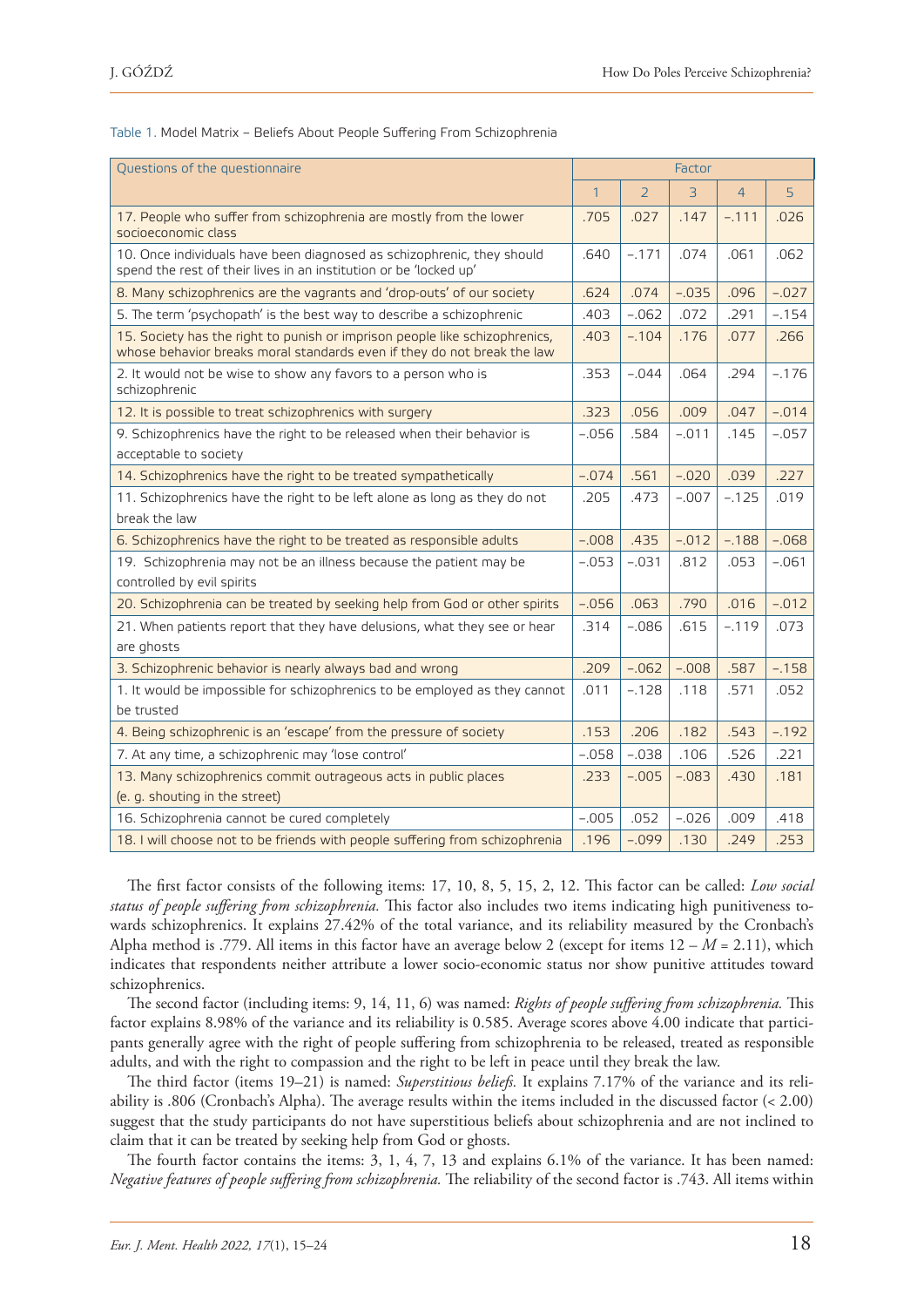Table 2. Model Matrix – Causes of Schizophrenia

| Questions of the questionnaire                                                                                          | Factor  |               |         |
|-------------------------------------------------------------------------------------------------------------------------|---------|---------------|---------|
|                                                                                                                         | 1       | $\mathcal{P}$ | 3       |
| 29. Traumatic experiences in early childhood can cause schizophrenia                                                    | .833    | .232          | .103    |
| 25. Having parents who are inconsistent in their behavior towards the child leads one<br>to become schizophrenic        | .724    | $-.080$       | .067    |
| 31. Schizophrenia is caused by patients' parents manifesting extreme emotions<br>and giving them contradictory messages | .682    | $-.075$       | .139    |
| 24. Sexual and/or physical abuse in childhood is the cause of schizophrenia                                             | .679    | $-.005$       | .138    |
| 30. Stressful life events such as losing one's job can lead to schizophrenic behavior                                   | .641    | .120          | .036    |
| 36. Having too much social pressure on people to behave properly causes people to be<br>schizophrenic                   | .619    | $-.245$       | $-.109$ |
| 22. Strong rejection from family or close friends at an early age causes one to become                                  | .583    | $-.155$       | .048    |
| schizophrenic                                                                                                           |         |               |         |
| 27. The cause of schizophrenia is the 'sick' society in which we live                                                   | .527    | $-.392$       | $-.183$ |
| 28. Schizophrenia is caused by possessing low intelligence                                                              | $-.040$ | $-.829$       | .046    |
| 32. Schizophrenia is caused by having a low birth weight                                                                | $-.064$ | $-.751$       | .180    |
| 37. Schizophrenia is infectious                                                                                         | .023    | $-.676$       | $-.017$ |
| 26. Schizophrenia is caused by learning strange and bizarre behaviors from others                                       | .331    | $-.604$       | $-.038$ |
| 34. Schizophrenia is caused by having a parent or both parents who are schizophrenic                                    | $-.007$ | $-.019$       | .792    |
| 23. Schizophrenia is caused by having blood relatives who are schizophrenic                                             | .057    | $-.123$       | .621    |
| 33. Brain damage in a serious accident can result in schizophrenia                                                      | .203    | $-.220$       | .307    |
| 35. Schizophrenia is caused by an imbalance of chemicals in the body                                                    | .034    | .024          | .298    |

this factor have an average below 4.00, indicating that the subjects are not willing to attribute negative traits to people suffering from schizophrenia.

The fifth factor includes the items 16 and 18. It explains 5.37% variance and can be named: *Incurableness and aversion.* The reliability measured by the Cronbach's Alpha coefficient is very low (.262). Within this factor, the respondents tend to agree with the view that schizophrenia cannot be cured completely (*M* = 5.94) and to disagree with the statement suggesting a reluctance to maintain friendship with a sick person (*M* = 2.40).

#### Factor Analysis of the Second Part of the Questionnaire

In order to examine the structure of perception regarding the causes of schizophrenia, a factor analysis of the items 22–37 was initiated. The KMO Sampling Adequacy Measurement of 0.883, and Bartlett's sphericity test, which proved to be statistically significant ( $\chi^2$  = 3018.668,  $df = 120$ ,  $p < .001$ ), showed that it is possible to perform a factor analysis on the data obtained. Similarly to the first part of the questionnaire, we used Kaiser's method to determine the number of factors. Three eigenvalues exceeded the value of 1, which means that three factors are distinguished. Components with factor loadings are shown in Table 2. The three identified factors can explain 60.15% of the variance.

The first factor included the following items: 29, 25, 31, 24, 30, 36, 22, 27. Named S*ocial factors,* this factor explains 39.88% of the total variance, and its reliability measured by the Cronbach's Alpha coefficient is .888. The average results in all items of the questionnaire listed here amount to less than 4.00, which means that the subjects are inclined to disagree with the given social causes of schizophrenia.

The second factor consists of the following items: 28, 32, 37, 26. This factor has been named *Biological and behavioral factors.* It explains 12.02% of the variance. The reliability of the second factor is .835 (Cronbach's Alpha). The average results of the items listed are less than 2.00, which means that the subjects do not agree with the causes of the disease listed here.

Within the third factor, which was named *Genetic, chemical and mechanical factors,* the items included are: 34, 23, 33, 35. This factor explains 8.25% of the variance. Its reliability is .614 (Cronbach's Alpha). The average results in all items of the questionnaire listed here amount to less than 4.00, which means that the subjects are inclined to disagree with genetic, chemical and mechanical causes.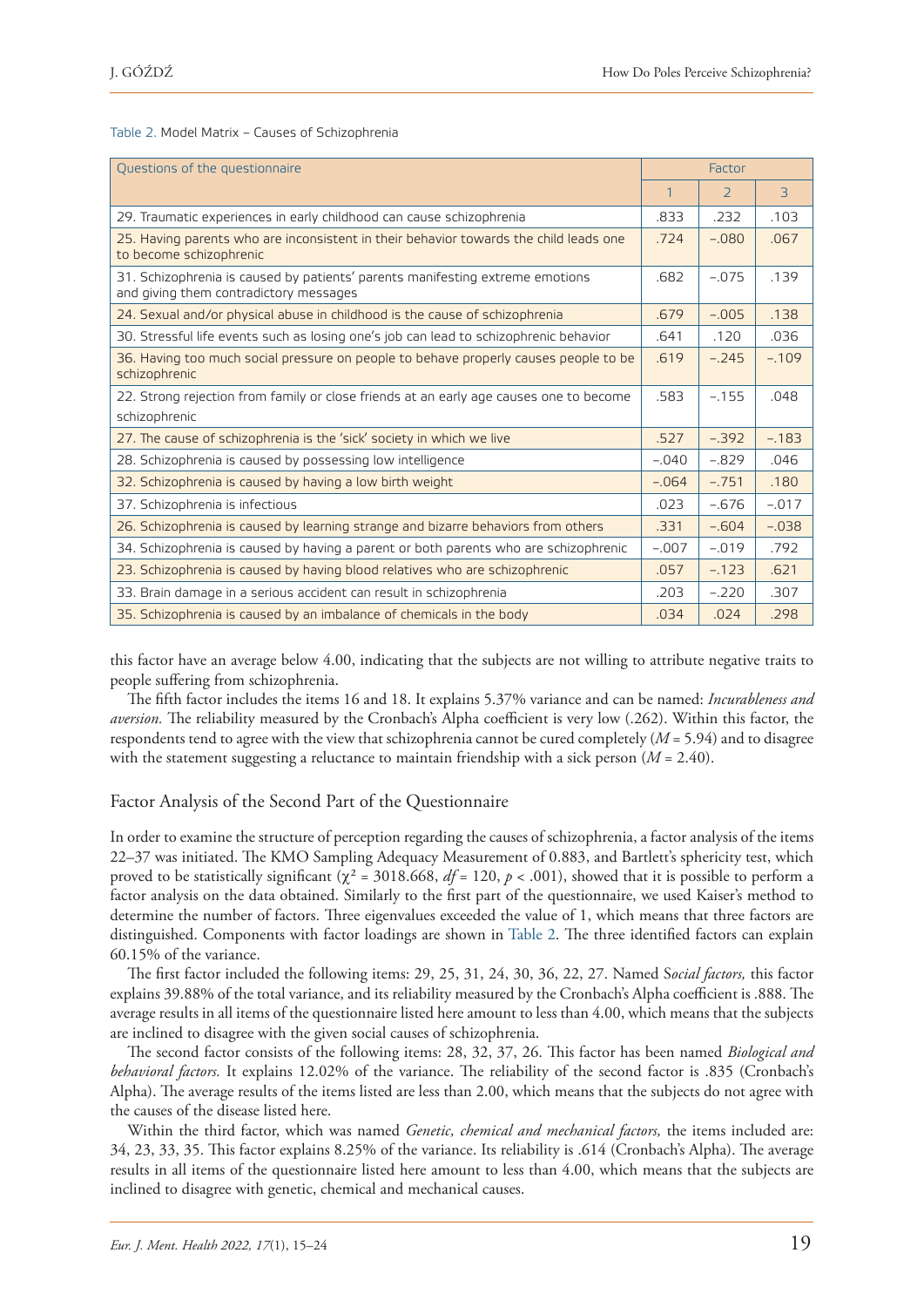#### Factor Analysis of the Questionnaire's Third Part

In order to examine the structure of views on the role of psychiatric hospitals and society in the treatment of schizophrenia, we initiated a factor analysis of the items 38–60. The KMO Sampling Adequacy Measurement of 0.851, and Bartlett's sphericity test, which proved to be statistically significant (χ<sup>2</sup> = 3552.684, *df* = 253, *p* < .001), showed that it is possible to perform a factor analysis on the data obtained. Kaiser's method was used to determine the number of factors. Five eigenvalues have exceeded the value of 1, which means that five factors are distinguished that together explain 59.43% of the variance. Components with factor loadings are shown in Table 3.

The first factor included the following items: 46, 47, 43, 51, 48, 45. We named this factor: *Obligations of society.* It explains 21.81% of the variance and its reliability is .834 (Cronbach's Alpha). All items obtained an average above 4.20, which means that the respondents agree with social obligations related to providing care to people suffering from schizophrenia.

The second factor consists of the following items: 42, 53, 41, 39, 50, 40. It was named: *Functions of psychiatric hospitals.* This factor explains 19.83% of the variance. The factor's reliability was .794 (Cronbach's Alpha). All items included in the discussed factor obtained an average below 3.00 (except for item 53 – *M* = 3.10 and item 40  $-M = 3.43$ ). Such results suggest that the subjects do not agree with the listed functions of psychiatric hospitals.

The third factor is called: *Distance and protective function of psychiatric hospitals.* It includes the following items: 59, 58, 60, 38, 49, 44. This factor explains 7.13% of the variance and its reliability is 0.746. The average values of the items listed here stand at less than 3.00, which suggests that the respondents do not agree with creating a distance between society and people suffering from schizophrenia and eliminating them from social life.

Within the fourth factor, the following items can be found: 52, 57. It was named: *Respect for freedom.* This factor explains 5.79% of the variance. The factor reliability measured by the Cronbach's alpha coefficient was .803. The average values of the items included in the fourth factor range from 4.15 to 4.23, which means that the respondents take a neutral attitude towards them.

The fifth factor consists of the following items: 54–56. It was named: *Treatment.* It explains 4.87% of the variance and its reliability is .665 (Cronbach's Alpha). The averages of the three items mentioned above assume values higher than 4.00, which suggests that the respondents tend to agree with conventional (therapy, social skills training, hospitalization) treatments for people suffering from schizophrenia.

### Discussion

In no part of the questionnaire did the factor structure reflect the structures obtained by Furnham and Chan (2004). The authors in the first part list as many as seven factors: danger, superstition, abnormality, norms, rights, social status, and morality. In the Polish version, on the other hand, only five factors appeared, which we named: low social status of people suffering from schizophrenia and severity of society's punishment, rights of people suffering from schizophrenia, superstitious beliefs, negative features of people suffering from schizophrenia, incurableness and aversion. Only two factors are similar: the rights of people suffering from schizophrenia in the Polish version to those rights in the English-Chinese version, and superstitions in the English-Chinese version to superstitious beliefs in the Polish version.

In the second part, concerning the determinants of the disease, both versions of the tool reveal three factors. The first factor in the Polish version (social factors) is analogous to the first factor in the English-Chinese version (sociological explanations). The other two factors differ in content. The original version of the tool highlights biological and cognitive causes. In the Polish version, however, biological and behavioral factors constitute the second factor, while genetic, chemical, and mechanical causes constitute the third factor.

In the third part, regarding the opinion on the role of psychiatric hospitals and society in the treatment of schizophrenia, the original version of the tool included six factors: functions of hospitals, care, society's duty, respect, acceptability, treatment. Five factors appeared in the Polish version. The first, second, fourth and fifth factors (obligations of society, functions of psychiatric hospitals, respect for freedom, treatment) are analogous to the factors from the original version. The third factor, however, contains different items, such as distance and the protective function of psychiatric hospitals.

The authors of the original did not provide reliability analysis, so there is nothing to compare to the Polish version. In the Polish version, the Cronbach's Alpha coefficients display a wide range (from .262 to .888). Most scales have exceeded the value of .7, so they can be considered reliable (in terms of general views on schizophrenia: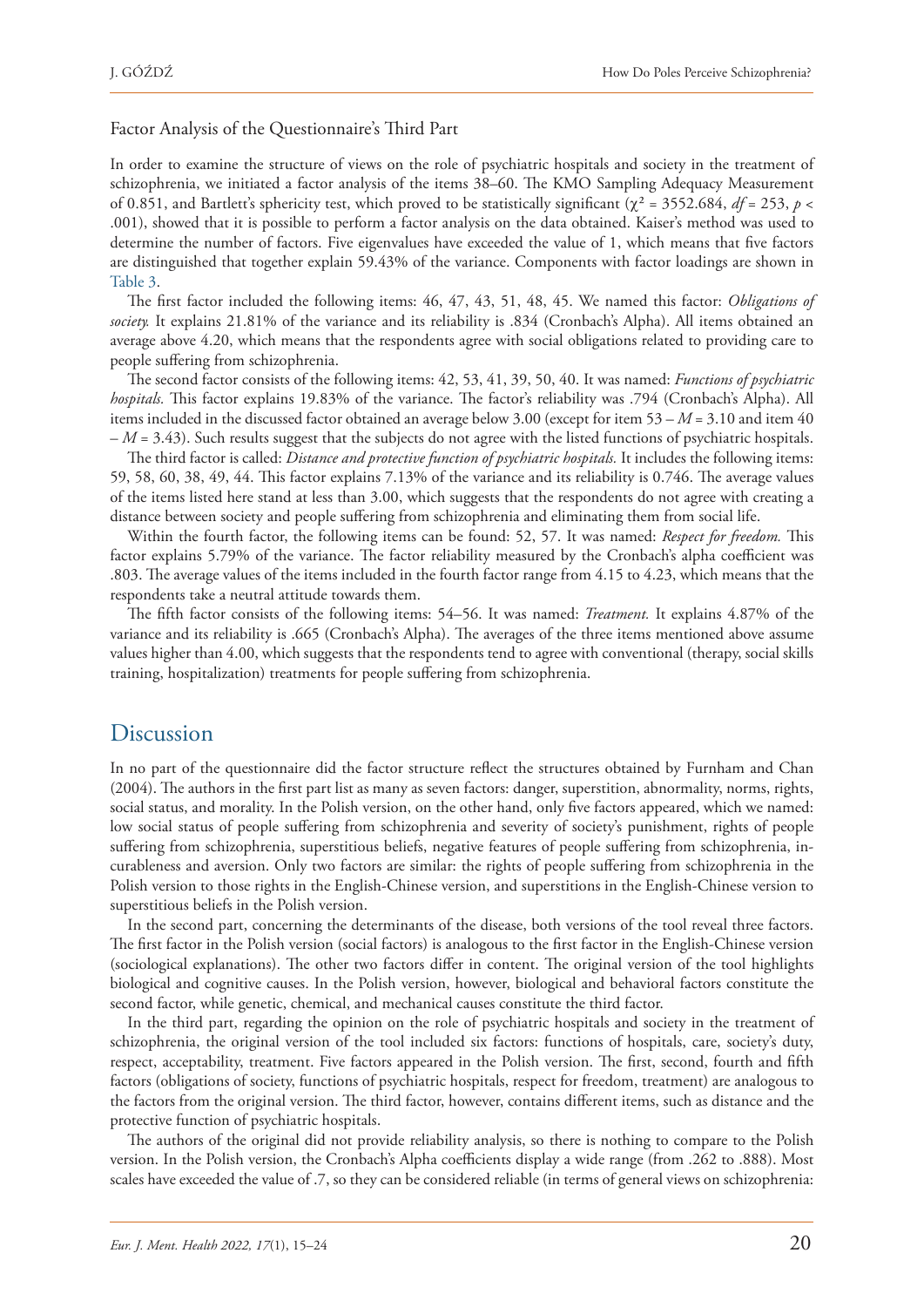| Questions of the questionnaire                                                                                                                                                            |              | Factor         |         |                |         |
|-------------------------------------------------------------------------------------------------------------------------------------------------------------------------------------------|--------------|----------------|---------|----------------|---------|
|                                                                                                                                                                                           | $\mathbf{1}$ | $\overline{2}$ | 3       | $\overline{4}$ | 5       |
| 46. It is society's duty to provide people and places to treat schizophrenics                                                                                                             | .807         | .015           | $-.045$ | .212           | $-.078$ |
| 47. The duty of society is to change and reduce the stresses and strains on<br>schizophrenics and others                                                                                  | .782         | $-.022$        | .224    | $-.131$        | .029    |
| 43. Society has a duty to provide places where schizophrenics can go for<br>help with their problems                                                                                      | .650         | .093           | $-.130$ | .275           | $-.176$ |
| 51. It is the right of the schizophrenic to be cared for by society                                                                                                                       | .630         | $-.080$        | $-.117$ | $-.058$        | .011    |
| 48. The most effective way of helping schizophrenics is to create a society<br>which is truly fit for them to live in                                                                     | .511         | .078           | .160    | $-.343$        | $-.025$ |
| 45. Society has a duty to respect the liberty of the schizophrenic                                                                                                                        | .493         | $-.027$        | $-.211$ | $-.226$        | $-.087$ |
| 42. Mental hospitals sometimes end up simply providing shelter for the<br>poor and other unfortunates while doing little to get these people out of<br>the hospital and back into society | .002         | .854           | $-.001$ | .164           | $-.110$ |
| 53. Mental hospitals are often used to remove troublemakers from society                                                                                                                  | $-.019$      | .725           | $-.034$ | $-.043$        | $-.013$ |
| 41. Whatever the aim of a mental hospital, it often ends up becoming a<br>dumping ground for the poor and disadvantaged                                                                   | .078         | .702           | $-.055$ | .090           | .003    |
| 39. Mental hospitals are used to keep schizophrenics away from society,<br>and they have little interest in cure                                                                          | $-.071$      | .560           | .128    | $-.153$        | .079    |
| 50. A mental hospital is a kind of concentration camp, where people are<br>subdued and degraded in order to make them easier to control                                                   | $-.136$      | .524           | .120    | $-.185$        | .124    |
| 40. Producing a more comfortable and less stressful society is the best<br>way to treat schizophrenics                                                                                    | .140         | .206           | .182    | $-.178$        | $-.153$ |
| 59. Psychiatric patients' rehabilitation facilities should be far from their<br>community                                                                                                 | $-.007$      | .010           | .707    | .008           | .102    |
| 58. Schizophrenic patients should best be kept in mental hospitals until<br>they completely recover                                                                                       | $-.036$      | $-.067$        | .644    | $-.019$        | $-.172$ |
| 60. I prefer not to live near any psychiatric rehabilitation facilities                                                                                                                   | .038         | .102           | .619    | .182           | .116    |
| 38. Society has the right to protect its people from schizophrenics                                                                                                                       | $-.057$      | .103           | .476    | .059           | $-.110$ |
| 49. Mental hospitals are best used to remove schizophrenics from stressful<br>homes to quieter settings                                                                                   | .009         | .096           | .410    | $-.171$        | $-.210$ |
| 44. The function of the hospital is to rid society of those who threaten it                                                                                                               | $-.009$      | .235           | .355    | $-.232$        | .200    |
| 52. The best way to treat schizophrenics is to respect their right to lead<br>their own lives                                                                                             | .200         | .136           | $-.272$ | $-.574$        | $-.234$ |
| 57. The best way to treat schizophrenics is to respect their liberty and right<br>to lead their own life                                                                                  | .109         | .031           | $-.123$ | $-.509$        | $-.424$ |
| 55. Mental hospitals should be used to teach schizophrenics to act                                                                                                                        | .040         | $-.025$        | .149    | .001           | $-.654$ |
| responsibly so they can fit in with society<br>54. The main function of the mental hospital is to provide an atmosphere<br>for care and cure                                              | .181         | $-.063$        | $-.100$ | .081           | $-.594$ |
| 56. A one-to-one relationship with a skilled therapist is the best way to<br>treat schizophrenics                                                                                         | $-.011$      | .076           | .071    | $-.109$        | $-.574$ |

Table 3. Model Matrix – Views on the Role of Psychiatric Hospitals and Society in the Treatment of Schizophrenia

low status of people suffering from schizophrenia and the severity of society's punishment, negative features of people suffering from schizophrenia, superstitious beliefs; in terms of the disease's causes: social factors, biological and behavioral factors; in the scope of views on the role of hospitals and society: obligations of society, functions of psychiatric hospitals, distance and protective function of psychiatric hospitals, as well as respect for freedom). Other factors possess lower reliability ratios; however, these factors often appear in research rights of people suffering from schizophrenia (.585), genetic, chemical and mechanical factors (.614) and treatment (.665). The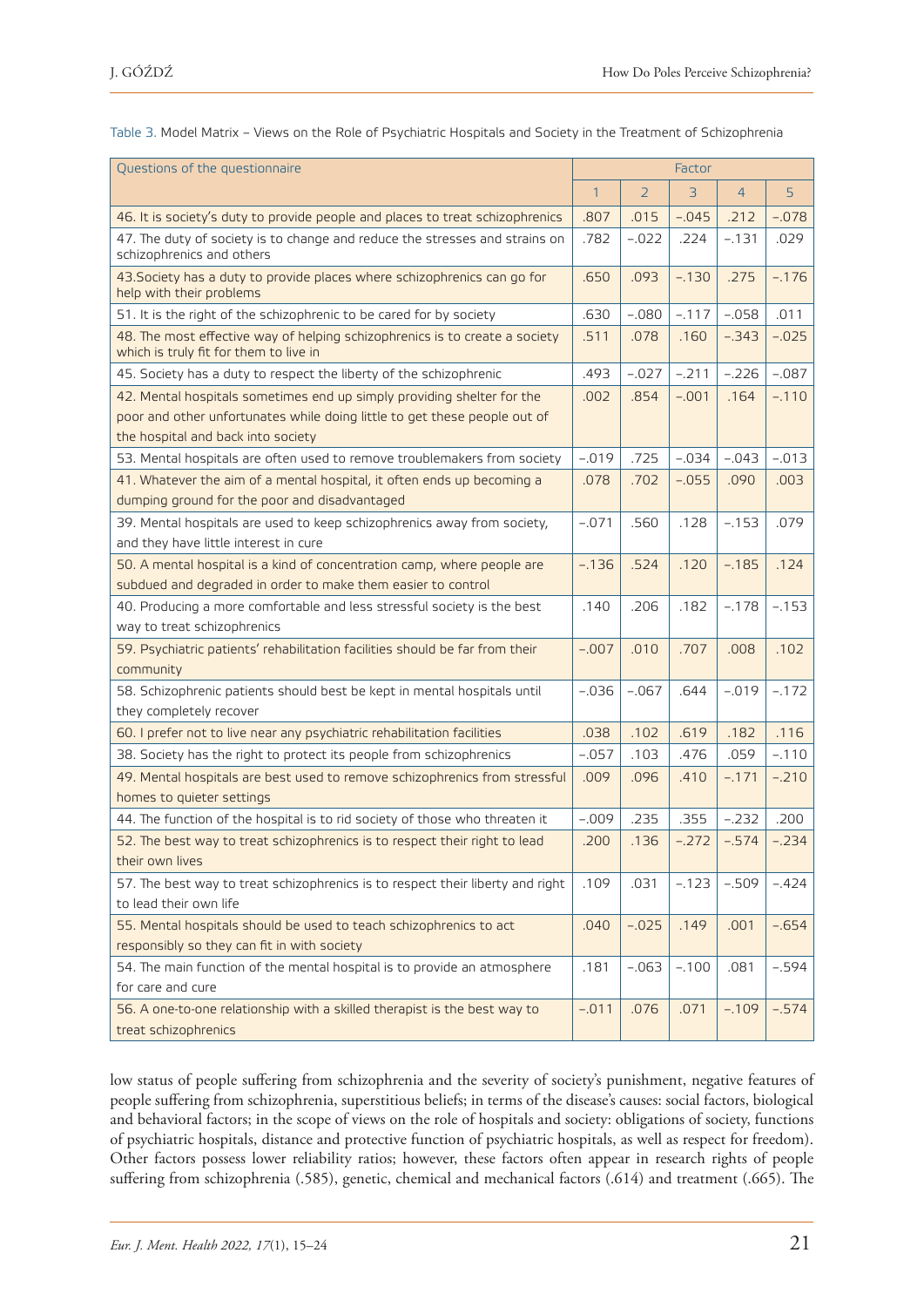factor of incurableness and resentment (.262) was unreliable, which may be caused first of all by a small number of items comprising it (two items). A small number of questions, even with the questionnaire's good consistency, goes along with smaller values of Cronbach's  $\alpha$  statistics. Secondly, this factor is heterogeneous – one item relates to assessing the cure rate of schizophrenia, the other refers to the possibility of establishing and maintaining friendship with a sick person – which may also result in lower reliability (Tavakol & Dennick, 2011). In general, however, we find the results of the reliability analysis satisfactory.

The obtained results indicate that the respondents do not attribute a lower socio-economic status to people suffering from schizophrenia, nor do they show punitive attitudes (average < 2), are not inclined to attribute negative traits to them (average < 4) and do not have superstitious beliefs about schizophrenia (average < 2). They do not agree with the social (average < 4), biological, behavioral (average < 2), genetic, chemical or mechanical (average < 4) reasons given. In addition, they do not equate the functions of psychiatric hospitals with negative connotations (average < 3.5), and they do not agree with creating a distance between society and people suffering from schizophrenia and eliminating them from social life (average < 3).

Respondents showed a neutral attitude (average range from 4.15 to 4.23) regarding respect for the freedom of people suffering from schizophrenia, but they tend to agree with the right of schizophrenics to be released, treated as responsible adults, with the right to compassion and the right to remain in peace until they break the law (average > 4) and agree with social obligations (average > 4,5) related to providing people suffering from schizophrenia with care and recognizing the effectiveness of conventional treatment for them (average > 4.20).

# Strength and Limitations

The study demonstrated positive or neutral attitudes of Polish society towards schizophrenics. One of the strengths of the study lies in the differentiation of the sample due to the occupation and in the method of conducting the survey (paper and internet), which increases the ecological validity of the study.

Besides its strengths, this study also has some limitations which should be discussed. The main limitation lies in the sample size. The sample size was too small to perform a confirmatory factor analysis. Without the CFA, we cannot talk about full validation of the tool in Poland.

The second limitation of the presented study is that it was carried out using the self-report method, which indicates the cognitive aspects of attitudes. However, attitudes may differ in natural situations in which the behavioral component of attitudes will be revealed.

# Conclusions, Implications and Future Directions

Based on the results obtained, the Polish version of The Questionnaire on Views on Schizophrenia can be considered a reliable tool for studying general beliefs about this disease, its causes as well as views on the role of hospitals and society in the treatment of schizophrenia. Developing the Polish version of this tool offers an introduction to further research on attitudes towards schizophrenia in Polish society.

Prior research suggests that individuals with psychosis spectrum disorders may be negatively affected by exclusion and rejection (Lincoln et al., 2021). According to the results of the presented research, this risk is low in Polish society. The Polish sample does not show punitive inclinations, does not attribute negative traits to schizophrenics, and does not agree to creating social distance.

The article provides practitioners (psychiatrists, psychotherapists, psychologists) with the knowledge about social representations of schizophrenia in Polish society. This knowledge can be used in their work with suffering from schizophrenia, as proof of undermining concerns related to negative social beliefs against the disease.

However, the cognitive and behavioral components of attitudes towards schizophrenia may differ. Therefore, it is important to examine attitudes (behavioral component) in real situations in the future.

#### **Acknowledgements**

The author would like to thank the participants of the study for voluntarily and reliably filling out the questionnaire, as well as the students of pedagogy who helped distribute the questionnaire in paper form. The author would like to thank the reviewers for their valuable comments and tips that contributed to the improvement of the article.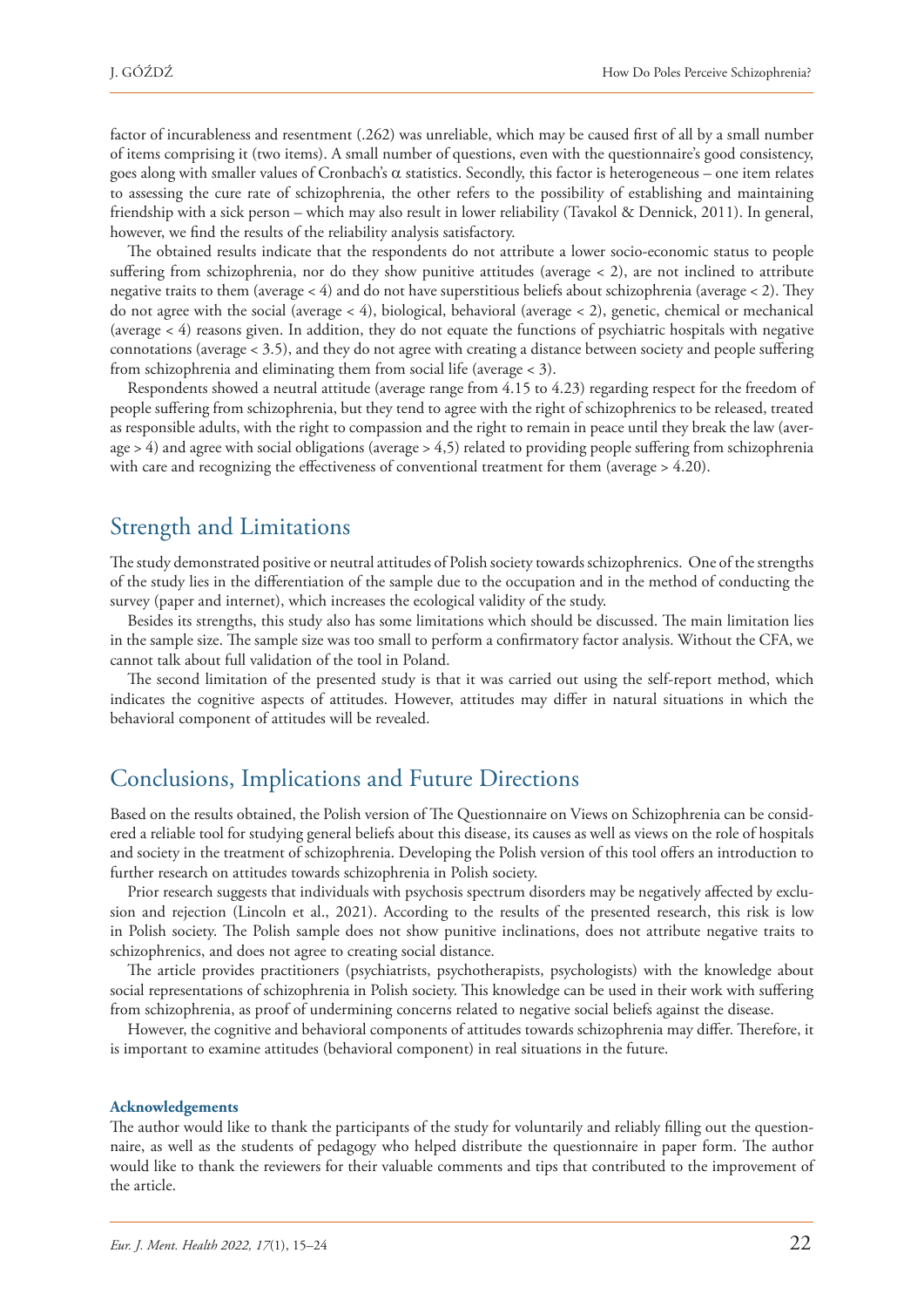#### **Funding**

This research was non-financially supported by University of Silesia in Katowice.

#### **Author contribution**

Joanna Góźdź: conceptualization, design, investigation, project administration, data management, formal analysis, interpretation, writing the original draft, reviewing and editing.

The author gave final approval of the version to be published and agreed to be accountable for all aspects of the work in ensuring that questions related to the accuracy or integrity of any part of the work are appropriately investigated and resolved.

#### **Declaration of interest statement**

The author is an employee of University of Silesia in Katowice.

#### **Ethical statement**

This manuscript is the author's original work.

The author declares that all participants in the research completed the questionnaire voluntarily and anonymously, which was their consent to participate in the study. Data are stored in coded materials and databases without personal data, and she has policies in place to manage and keep data secure.

#### **ORCID**

Joanna GÓŹDŹ <https://orcid.org/0000-0003-2656-4376>

# References

Alexander, L. A., & Link, B. G. (2003). The impact of contact on stigmatizing attitudes toward people with mental illness. *Journal of Mental Health, 12*(3), 271–289.

[https://doi.org/10.1080/0963823031000118267](https://psycnet.apa.org/doi/10.1080/0963823031000118267)

- Badyńska, S., & Brzezicka, A. (2007). *Statystyczny drogowskaz. Praktyczny poradnik analizy danych w naukach społecznych na przykładach z psychologii* (1st ed.) [Statistical Signpost: A practical guide to data analysis in social sciences based on examples from psychology]. Academica Wydawnictwo SWPS.
- Borowiec, A. A., & Lignowska, I. (2015). How do Poles perceive health? The social representation of health and its importance for the social order. *Polish Sociological Review, 192*(4), 511–528.
- Furnham, A., & Bower, P. (1992). A comparison of academic and lay theories of schizophrenia. *British Journal of Psychiatry, 161*(2), 201–210. <https://doi.org/10.1192/bjp.161.2.201>
- Furnham, A., & Chan, E. (2004). Lay theories of schizophrenia. A cross-cultural comparison of British and Hong Kong Chinese attitudes, attributions and beliefs. *Social Psychiatry and Psychiatric Epidemiology, 39*, 543–552.

[https:/doi.org/10.1007/s00127-004-0787-8](https://doi.org/10.1007/s00127-004-0787-8)

Furnham, A., & Cheng, H. (2000). Lay Theories of Happiness. *Journal of Happiness Studies, 1*, 227–246. [https://doi.org/10.1023/A:1010027611587](https://psycnet.apa.org/doi/10.1023/A:1010027611587)

GUS (2018). (Central Statistical Office). [https://stat.gov.pl/files/gfx/portalinformacyjny/pl/](https://stat.gov.pl/files/gfx/portalinformacyjny/pl/defaultaktualnosci/5500/8/1/1/zycie_religijne_w_polsce_wyniki_badania_spojnosci_spolecznej_2018.pdf) [defaultaktualnosci/5500/8/1/1/zycie\\_religijne\\_w\\_pols](https://stat.gov.pl/files/gfx/portalinformacyjny/pl/defaultaktualnosci/5500/8/1/1/zycie_religijne_w_polsce_wyniki_badania_spojnosci_spolecznej_2018.pdf)[ce\\_wyniki\\_badania\\_spojnosci\\_spolecznej\\_2018.pdf](https://stat.gov.pl/files/gfx/portalinformacyjny/pl/defaultaktualnosci/5500/8/1/1/zycie_religijne_w_polsce_wyniki_badania_spojnosci_spolecznej_2018.pdf)

- Gzocha, P., & Kurpas, D. (2011). Chorzy psychicznie w odbiorze społecznym – wyniki badania pilotażowego [Mentally ill people as perceived by society – Results of a pilot study]. *Family Medicine* & *Primary Care Review, 13*(2), 147–150.
- Hong, Y., Levy, S. R., & Chiu., C. (2001). The contribution of lay theories approach to the study of groups. *Personality and Social Psychology Review, 5*(2), 98–106. [https://doi.org/10.1207/S15327957PSPR0502\\_1](https://psycnet.apa.org/doi/10.1207/S15327957PSPR0502_1)
- Lincoln, S. H., Johnson, T., Winters, A., & Laquidera, J. (2021). Social exclusion and rejection across the psychosis spectrum: A systematic review of empirical research. *Schizophrenia Research, 228*, 43–50. <https://doi.org/10.1016/j.schres.2020.11.056>
- Link, B. G., & Phelan, J. C. (2001). Conceptualizing Stigma. *Annual Review of Sociology*, *27*, 363–385. <https://doi.org/10.1146/annurev.soc.27.1.363>
- Link, B. G., Struening, E. L., Neese-Todd, S., Asmussen, S., & Phelan, J. C. (2001). Stigma as a barrier to recovery: the consequences of stigma for the self-esteem of people with mental illnesses. *Psychiatric Services*, *52*(12), 1621–1626.

https:/doi.org[/10.1176/appi.ps.52.12.1621](https://doi.org/10.1176/appi.ps.52.12.1621)